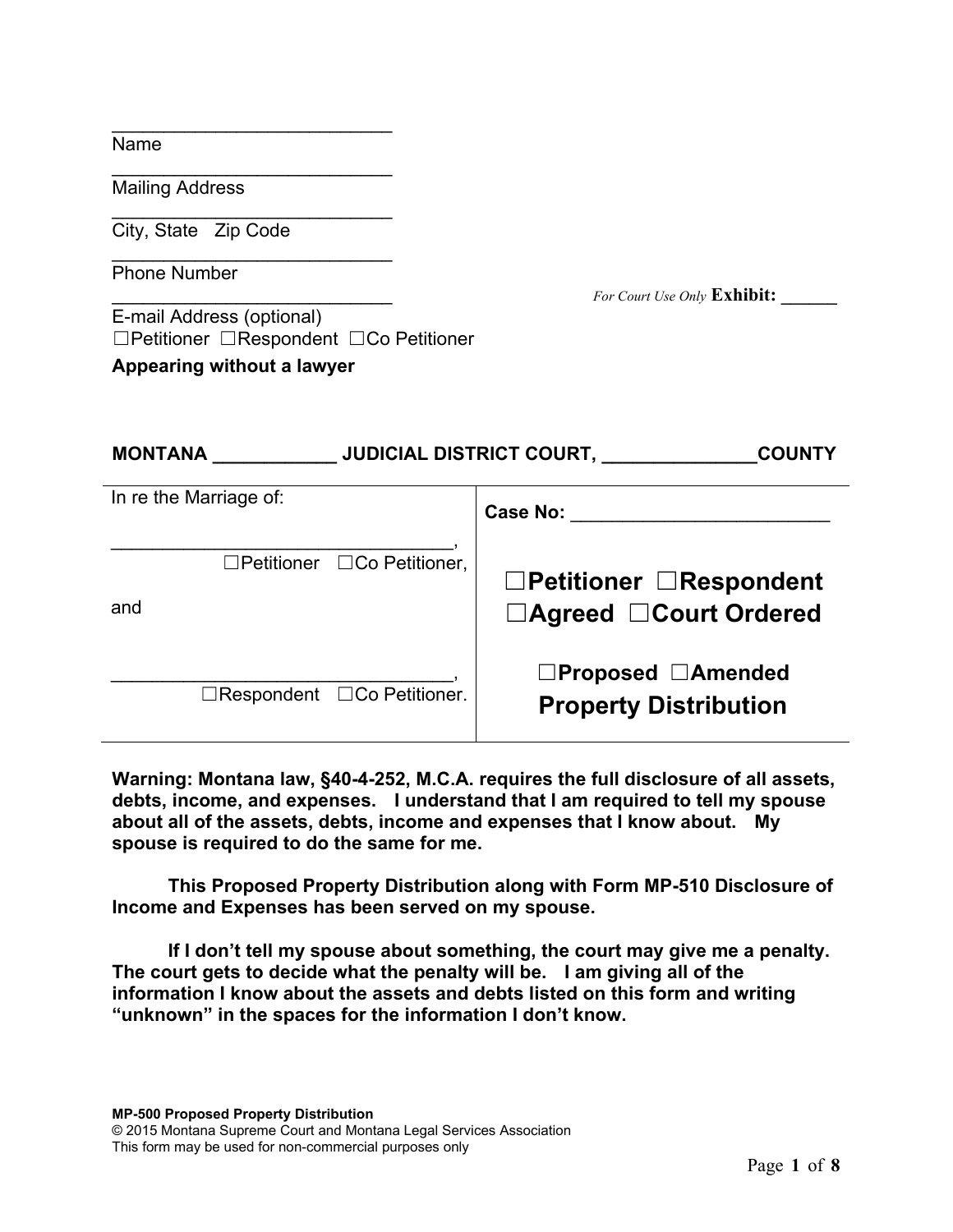**1. Real Property.** Real property is land and the building(s) on the land. Real property also includes part ownership, for example when all the members of a family share a ranch. Real property *does not* include trailer, mobile, or manufactured homes unless the Department of Justice has officially recognized said structure as an improvement to the land pursuant to MCA 15-1-116 and issued appropriate documentation of such as required by law. Any owned parcel upon which a trailer, mobile, or manufactured home sits is real property regardless of the status of said structure.

# *Choose One.*

 $\Box$  I do not own any real property and my spouse does not own any real property

# **OR**

 $\Box$  I am listing the real property that my spouse and I own, regardless of whether we own it separately or together. I request distribution as follows:

| Description                                                                                                                                           | Value | Name on Title                      | Distributed to                                                                                       |
|-------------------------------------------------------------------------------------------------------------------------------------------------------|-------|------------------------------------|------------------------------------------------------------------------------------------------------|
| Address:<br>Legal Description:<br>Is there a secured debt on the property?<br>$\Box$ Yes $\Box$ No<br>If yes, amount owed:<br>As of: $/$ /<br>Lender: |       | Petitioner<br><b>Co-Petitioner</b> | Petitioner<br>$\overline{\phantom{0}}$<br><b>Co-Petitioner</b><br>$\overline{\phantom{a}}$<br>Other: |

(*If you have additional real property, complete and staple Form MP-500-A to this document.)*

*2.* **Vehicles.** Any trailer, mobile, or manufactured home, regardless of whether it was constructed before or after 1976, is considered a vehicle unless otherwise deemed an improvement to land by the Department of Justice pursuant to MCA 15-1-116.

### *Choose one.*

 $\Box$  Neither my spouse or I have any vehicles.

**OR** 

 $\Box$  My spouse and I have the following vehicles and request distribution as follows:

### **MP-500 Proposed Property Distribution**

© 2015 Montana Supreme Court and Montana Legal Services Association This form may be used for non-commercial purposes only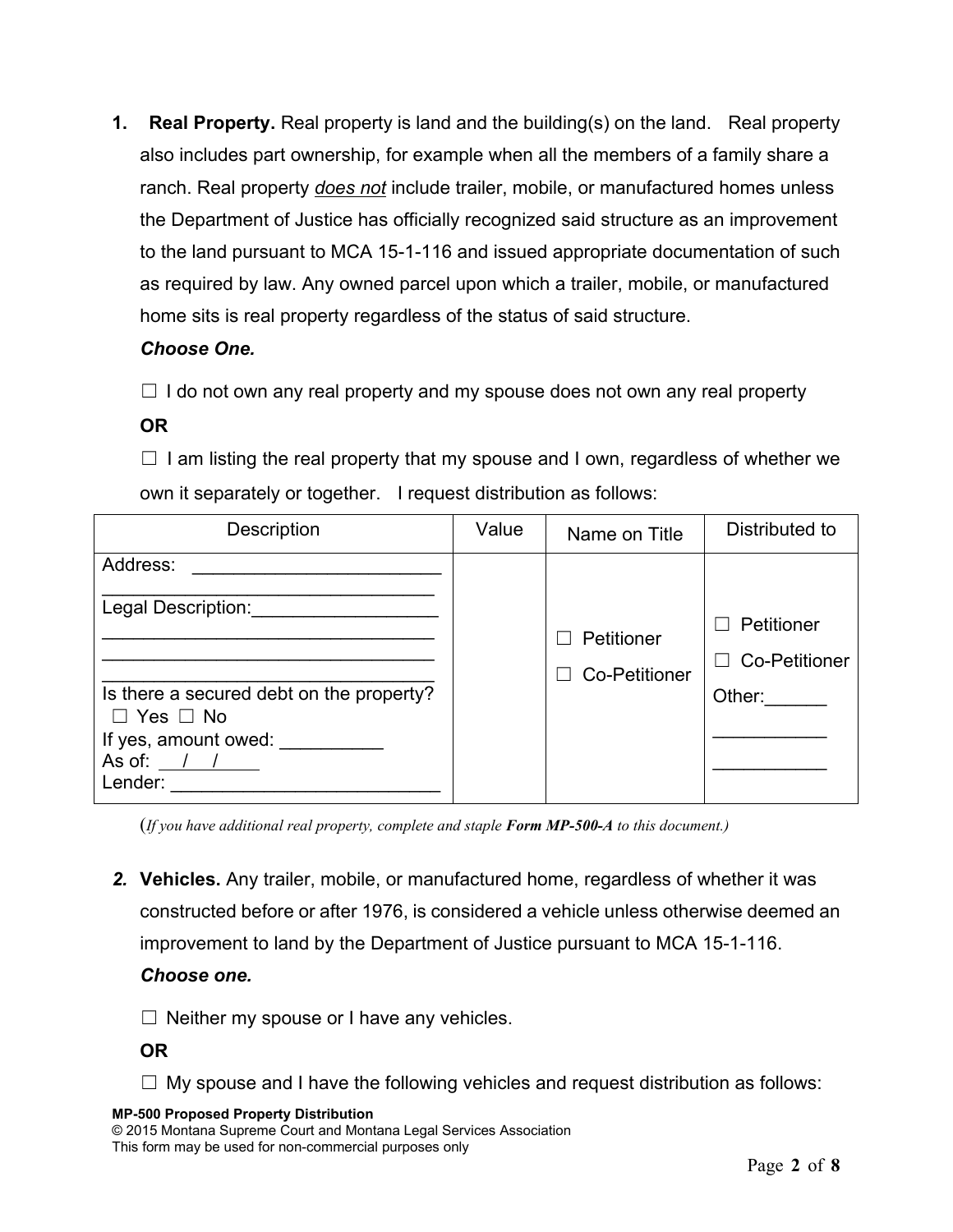| <b>Description</b>                                                                                                                                                            | Value | Name on<br>Title | Distributed to                                                                                                          |
|-------------------------------------------------------------------------------------------------------------------------------------------------------------------------------|-------|------------------|-------------------------------------------------------------------------------------------------------------------------|
| Year/Make/Model: _______________________<br>vehicle? □ Yes □ No<br>If yes, amount owed: ___________________<br>As of: $\frac{1}{1}$ /<br>Lender: ____________________________ |       |                  | Petitioner<br>$\Box$ Co-Petitioner<br>Other: $\qquad \qquad \qquad$                                                     |
| $VIN#$ :<br>Is there an outstanding loan on the<br>vehicle? □ Yes □ No<br>If yes, amount owed: _______<br>As of: $\sqrt{1 - (1 - 1)^2}$                                       |       |                  | $\Box$ Petitioner<br>$\Box$ Co-Petitioner<br>Other: $\frac{1}{\sqrt{1-\frac{1}{2}}\cdot\frac{1}{\sqrt{1-\frac{1}{2}}}}$ |

(*If you have additional vehicles, complete and staple Form MP500-B to this document.)*

# **3. Bank Accounts, Certificates of Deposit, and Cash.** *Choose One.*

☐ Neither my spouse nor I have any bank accounts, certificates of deposit, or cash.

# **OR**

☐ I am listing the bank accounts and cash that my spouse and I own, regardless of whether we own them separately or together. I request distribution of the bank accounts and cash as follows:

| <b>Description</b><br>Include name of bank and only<br>the last four digits of the account<br>number | Balance as of | Percentage of<br>Ownership   | Distributed to:                        |
|------------------------------------------------------------------------------------------------------|---------------|------------------------------|----------------------------------------|
|                                                                                                      |               | $\%$<br>Petitioner           | %<br>Petitioner                        |
|                                                                                                      |               | $\%$<br><b>Co-Petitioner</b> | $\%$<br><b>Co-Petitioner</b><br>Other: |
|                                                                                                      |               | $\%$<br>Petitioner           | %<br>Petitioner                        |
|                                                                                                      |               | $\%$<br><b>Co-Petitioner</b> | %<br><b>Co-Petitioner</b><br>Other:    |
|                                                                                                      |               | $\%$<br>Petitioner           | %<br>Petitioner                        |
|                                                                                                      |               | $\%$<br><b>Co-Petitioner</b> | %<br><b>Co-Petitioner</b><br>Other:    |

#### **MP-500 Proposed Property Distribution**

© 2015 Montana Supreme Court and Montana Legal Services Association This form may be used for non-commercial purposes only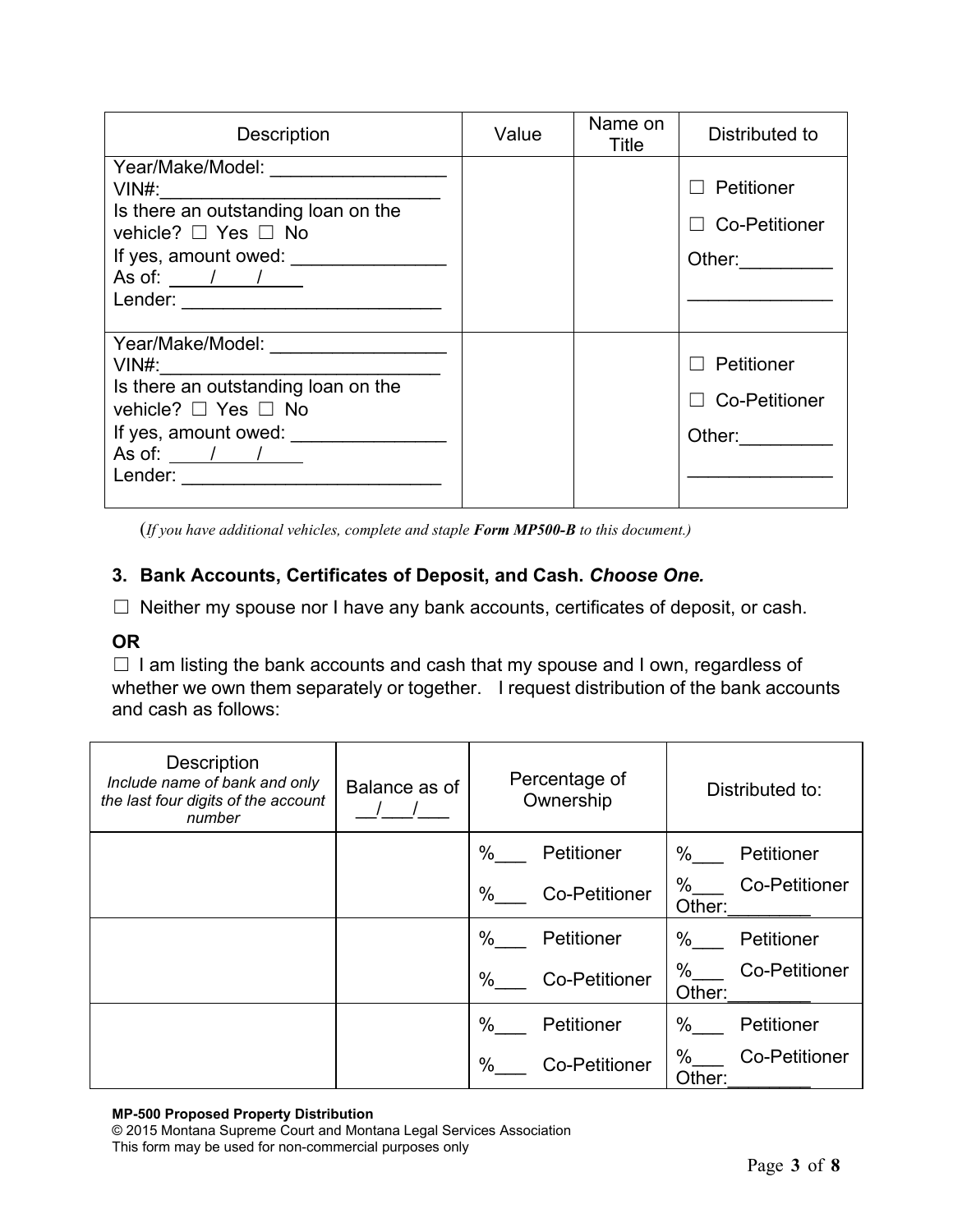(*If you have additional Bank Accounts, complete and staple Form MP-500-C to this document.)*

- **4. Pensions/Retirement Accounts; Life Insurance; Stocks, Bonds, Secured Notes, Health Savings Accounts, and Mutual Funds.** *Choose One:*
- $\Box$  Neither my spouse or I have any pensions/retirement accounts, life insurance, stocks,

bonds, secured notes, health savings accounts, or mutual funds.

**OR**

 $\Box$  My spouse and I have the following pensions/retirement accounts, life insurance,

stocks, bonds, secured notes, health savings accounts, or mutual funds and request distribution as follows:

| <b>Description</b> | <b>Cash Value</b> | Percentage of<br>Ownership                      | Distributed to                                        |
|--------------------|-------------------|-------------------------------------------------|-------------------------------------------------------|
|                    |                   | %<br>Petitioner<br>%<br>Co-Petitioner<br>Other: | $\%$<br>Petitioner<br>$\%$<br>Co-Petitioner<br>Other: |

(*If you have additional Accounts, complete and staple Form MP-500-C to this document.)*

**5. Personal Property** (including appliances, pets, furniture, jewelry, art, guns, etc.). *Choose One:*

| <b>Description</b> | Value | Current<br>Possession                        | Distributed to                                                                                                                                                                                                                                                                                      |
|--------------------|-------|----------------------------------------------|-----------------------------------------------------------------------------------------------------------------------------------------------------------------------------------------------------------------------------------------------------------------------------------------------------|
|                    |       | Petitioner<br><b>Co-Petitioner</b><br>Other: | Petitioner<br>$\vert \ \ \vert$<br><b>Co-Petitioner</b><br>$\Box$<br>Other: The Contract of the Contract of the Contract of the Contract of the Contract of the Contract of the Contract of the Contract of the Contract of the Contract of the Contract of the Contract of the Contract of the Con |
|                    |       | Petitioner<br><b>Co-Petitioner</b><br>Other: | Petitioner<br>П<br>□ Co-Petitioner<br>Other:                                                                                                                                                                                                                                                        |
|                    |       | Petitioner<br><b>Co-Petitioner</b><br>Other: | Petitioner<br>$\vert \ \ \vert$<br>$\Box$ Co-Petitioner<br>Other: and the state of the state of the state of the state of the state of the state of the state of the state of the state of the state of the state of the state of the state of the state of the state of the state of the           |
|                    |       | Petitioner<br><b>Co-Petitioner</b><br>Other: | Petitioner<br>$\Box$<br><b>Co-Petitioner</b><br>$\Box$<br>Other:                                                                                                                                                                                                                                    |

I request the following distribution of our personal property:

**MP-500 Proposed Property Distribution**

© 2015 Montana Supreme Court and Montana Legal Services Association This form may be used for non-commercial purposes only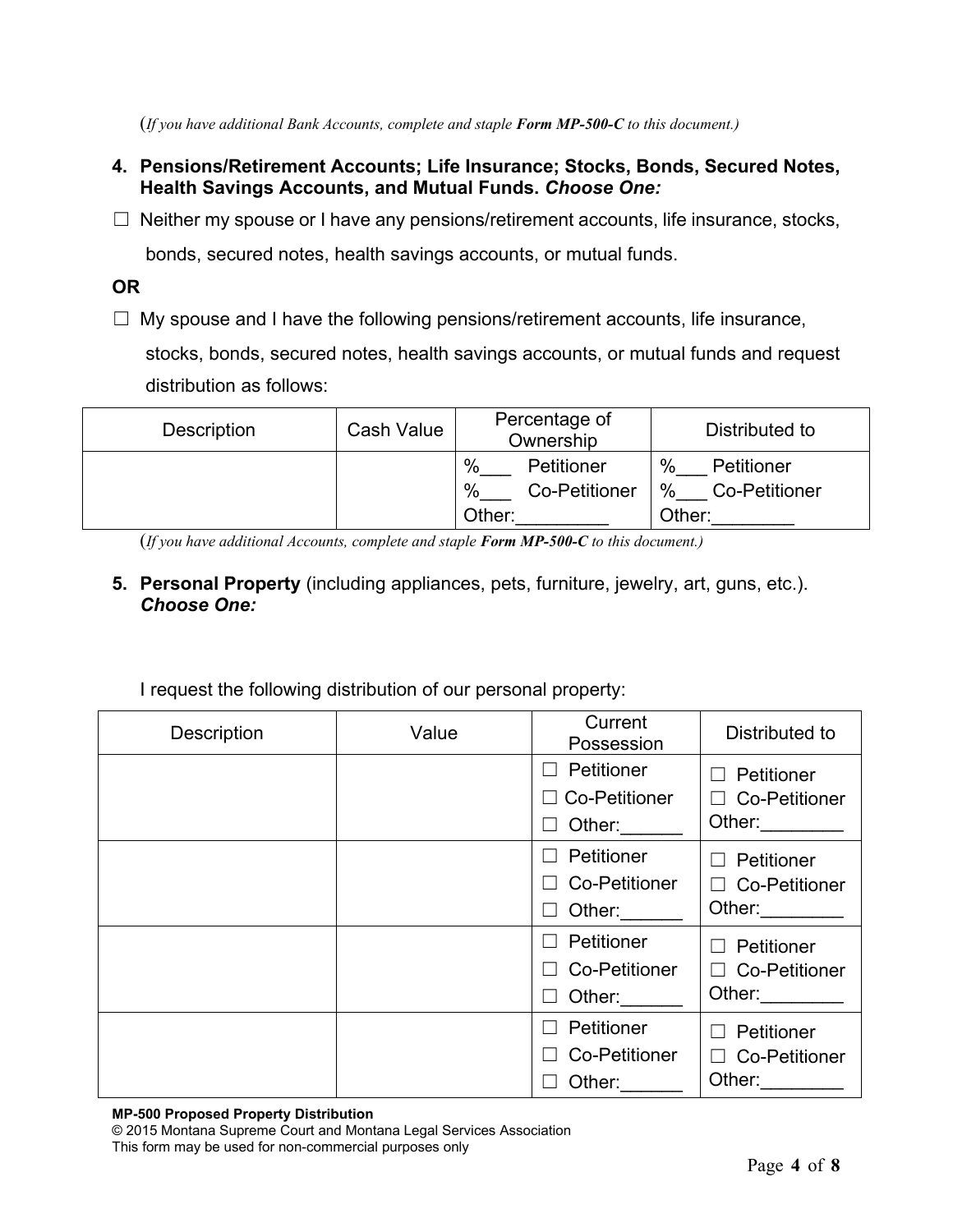|  | Petitioner<br>×.<br><b>Co-Petitioner</b><br>$\blacksquare$<br>Other:<br>$\overline{\phantom{a}}$     | Petitioner<br>$\Box$ Co-Petitioner<br>Other: |
|--|------------------------------------------------------------------------------------------------------|----------------------------------------------|
|  | Petitioner<br>$\overline{\phantom{a}}$<br><b>Co-Petitioner</b><br>$\overline{\phantom{a}}$<br>Other: | Petitioner<br>□ Co-Petitioner<br>Other:      |

(*If you have additional personal property, complete and staple Form MP-500-C to this document.)*

- **6. Business Interests** (including equipment, tools, livestock, etc.). *Choose One.*
- $\Box$  Neither my spouse or I have any business interests.
- **OR**
- ☐ My spouse and I have the following business interests and request distribution as follows:

| <b>Description</b> | <b>Cash Value</b> | Percentage of<br>Ownership                             | Distributed to                                               |
|--------------------|-------------------|--------------------------------------------------------|--------------------------------------------------------------|
|                    |                   | %<br>Petitioner<br>%<br><b>Co-Petitioner</b><br>Other: | %<br>Petitioner<br>$\%$<br><b>Co-Petitioner</b><br>Other:    |
|                    |                   | %<br>Petitioner<br>%<br><b>Co-Petitioner</b><br>Other: | $\%$<br>Petitioner<br>$\%$<br><b>Co-Petitioner</b><br>Other: |

(*If you have additional business interests, complete and staple Form MP-500-C\_ to this document.)*

### **7. Other Assets.** *Choose one.*

 $\Box$  Neither my spouse or I have any other assets.

### **OR**

 $\Box$  My spouse and I have the following assets and request distribution as follows:

| Description | Cash<br>Value | Percentage of<br>Ownership     | Distributed to                                      |
|-------------|---------------|--------------------------------|-----------------------------------------------------|
|             |               | %<br>Petitioner                | %<br>Petitioner                                     |
|             |               | %<br><b>Co-Petitioner</b><br>% | %<br><b>Co-Petitioner</b><br>%<br>Other             |
|             |               | %<br>Petitioner                | %<br>Petitioner                                     |
|             |               | %<br><b>Co-Petitioner</b><br>% | %<br><b>Co-Petitioner</b><br>$\frac{0}{0}$<br>Other |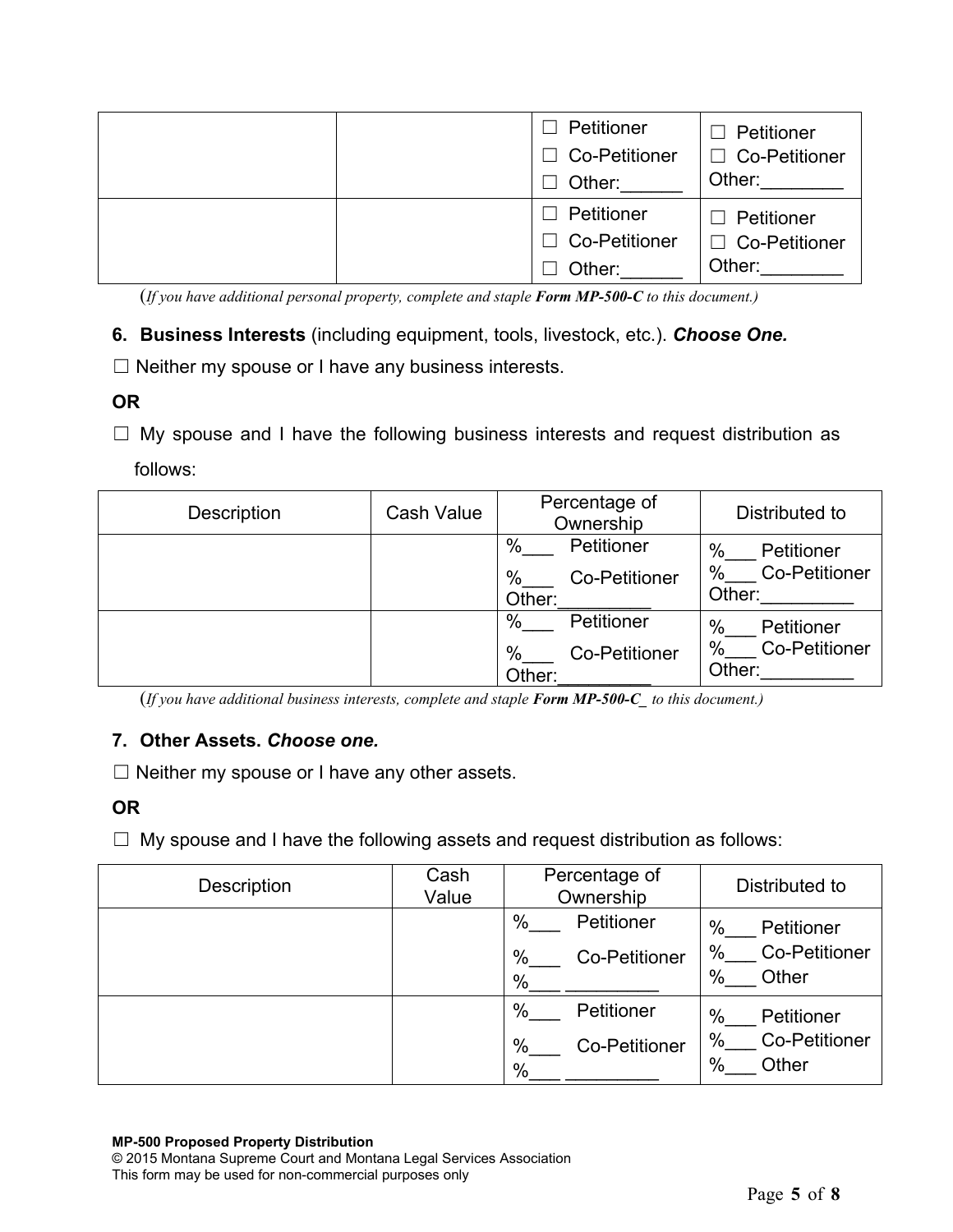|  | %    | Petitioner           | $\%$<br>Petitioner        |
|--|------|----------------------|---------------------------|
|  | %    | <b>Co-Petitioner</b> | %<br><b>Co-Petitioner</b> |
|  | %    |                      | %<br>Other                |
|  | $\%$ | Petitioner           | $\%$<br>Petitioner        |
|  | %    | <b>Co-Petitioner</b> | %<br><b>Co-Petitioner</b> |
|  | %    |                      | %<br>Other                |

(*If you have additional assets, complete and staple Form MP-500-C to this document.)*

### **8. Disclosure of Debts.** *Choose One.*

 $\Box$  Neither my spouse nor I have any debts.

# **OR**

☐ My spouse and I have the following debts and request distribution as follows:

| <b>Description</b> | Creditor | Amount | Percentage of<br>Responsibility                    | Distributed to                                     |
|--------------------|----------|--------|----------------------------------------------------|----------------------------------------------------|
| Utility Bill(s):   |          |        |                                                    |                                                    |
|                    |          |        | $\%$<br>Petitioner<br>%<br><b>Co-Petitioner</b>    | $\%$<br>Petitioner<br>%<br><b>Co-Petitioner</b>    |
|                    |          |        | %<br>Petitioner<br>%<br><b>Co-Petitioner</b>       | $\%$<br>Petitioner<br>%<br><b>Co-Petitioner</b>    |
| Credit Card(s):    |          |        |                                                    |                                                    |
|                    |          |        | $\%$<br>Petitioner<br><b>Co-Petitioner</b><br>%    | % Petitioner<br><b>Co-Petitioner</b><br>%          |
|                    |          |        | $\%$<br>Petitioner<br>%<br><b>Co-Petitioner</b>    | %<br>Petitioner<br>%<br><b>Co-Petitioner</b>       |
|                    |          |        | Petitioner<br>$\%$<br><b>Co-Petitioner</b><br>$\%$ | % Petitioner<br><b>Co-Petitioner</b><br>$\%$       |
| Student Loan(s):   |          |        |                                                    |                                                    |
|                    |          |        | %<br>Petitioner<br><b>Co-Petitioner</b><br>%       | %<br>Petitioner<br>%<br><b>Co-Petitioner</b>       |
|                    |          |        | %<br>Petitioner<br>$\%$<br><b>Co-Petitioner</b>    | $%$ $-$<br>Petitioner<br><b>Co-Petitioner</b><br>% |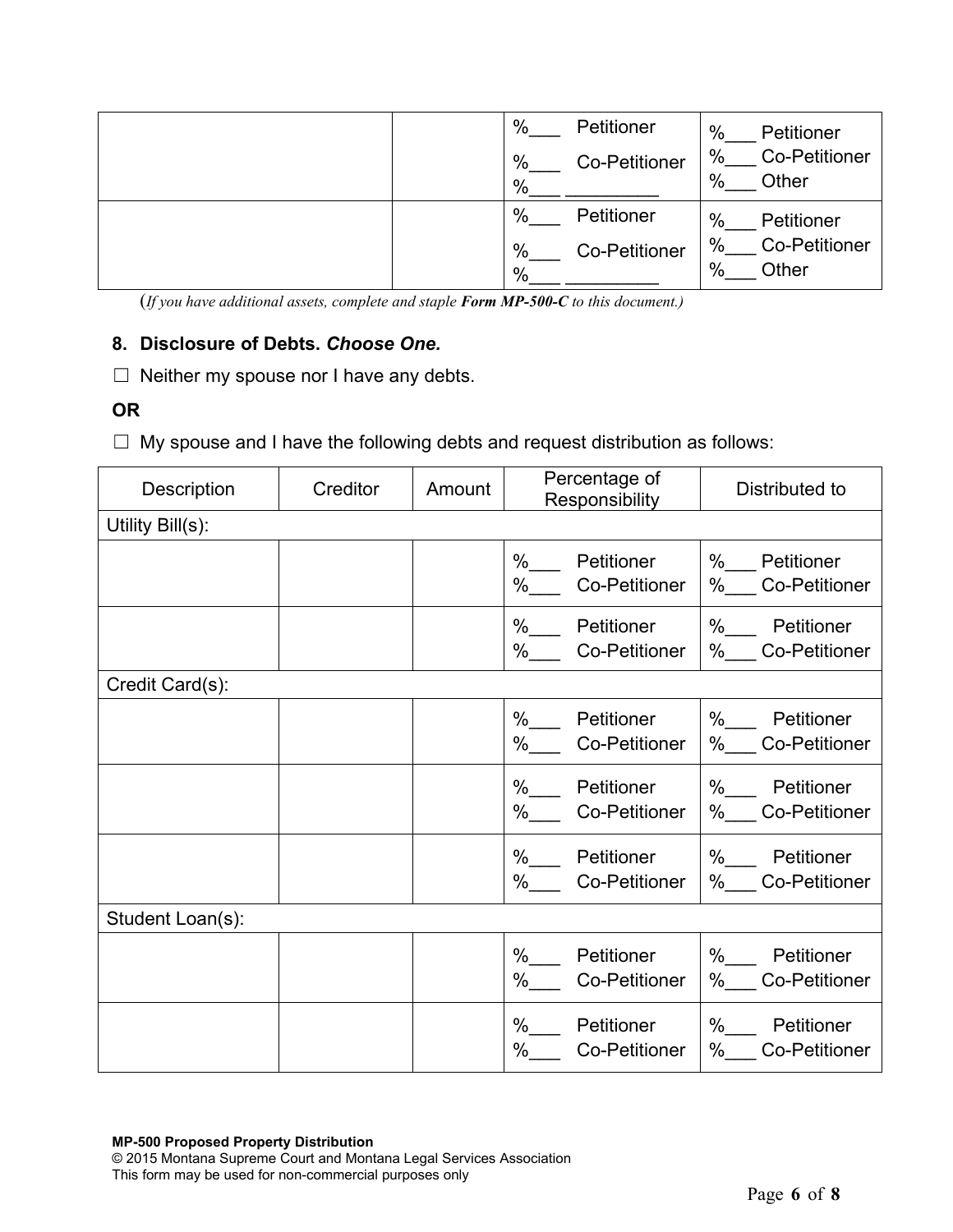|  | %<br>Petitioner<br>%<br><b>Co-Petitioner</b> | %<br>Petitioner<br>$\%$<br><b>Co-Petitioner</b> |
|--|----------------------------------------------|-------------------------------------------------|
|  | %<br>Petitioner<br>%<br><b>Co-Petitioner</b> | %<br>Petitioner<br>$\%$<br><b>Co-Petitioner</b> |

| <b>Medical Expenses:</b>  |                                                    |                                                    |  |  |  |
|---------------------------|----------------------------------------------------|----------------------------------------------------|--|--|--|
|                           | $\%$<br>Petitioner<br>$\%$<br><b>Co-Petitioner</b> | $\%$<br>Petitioner<br>%<br><b>Co-Petitioner</b>    |  |  |  |
|                           | $\%$<br>Petitioner<br>$\%$<br><b>Co-Petitioner</b> | $\%$<br>Petitioner<br>%<br><b>Co-Petitioner</b>    |  |  |  |
|                           | $\%$<br>Petitioner<br>$\%$<br><b>Co-Petitioner</b> | $\%$<br>Petitioner<br>$\%$<br><b>Co-Petitioner</b> |  |  |  |
| <b>Other Liabilities:</b> |                                                    |                                                    |  |  |  |
|                           | $\%$<br>Petitioner<br>$\%$<br><b>Co-Petitioner</b> | $\%$<br>Petitioner<br>$\%$<br><b>Co-Petitioner</b> |  |  |  |
|                           | $\%$<br>Petitioner<br>$\%$<br><b>Co-Petitioner</b> | $\%$<br>Petitioner<br>%<br><b>Co-Petitioner</b>    |  |  |  |
|                           | $\%$<br>Petitioner<br>$\%$<br><b>Co-Petitioner</b> | $\%$<br>Petitioner<br>%<br>Co-Petitioner           |  |  |  |

(*If you have additional debts and liabilities, complete and staple Form MP-500-D to this document.)*